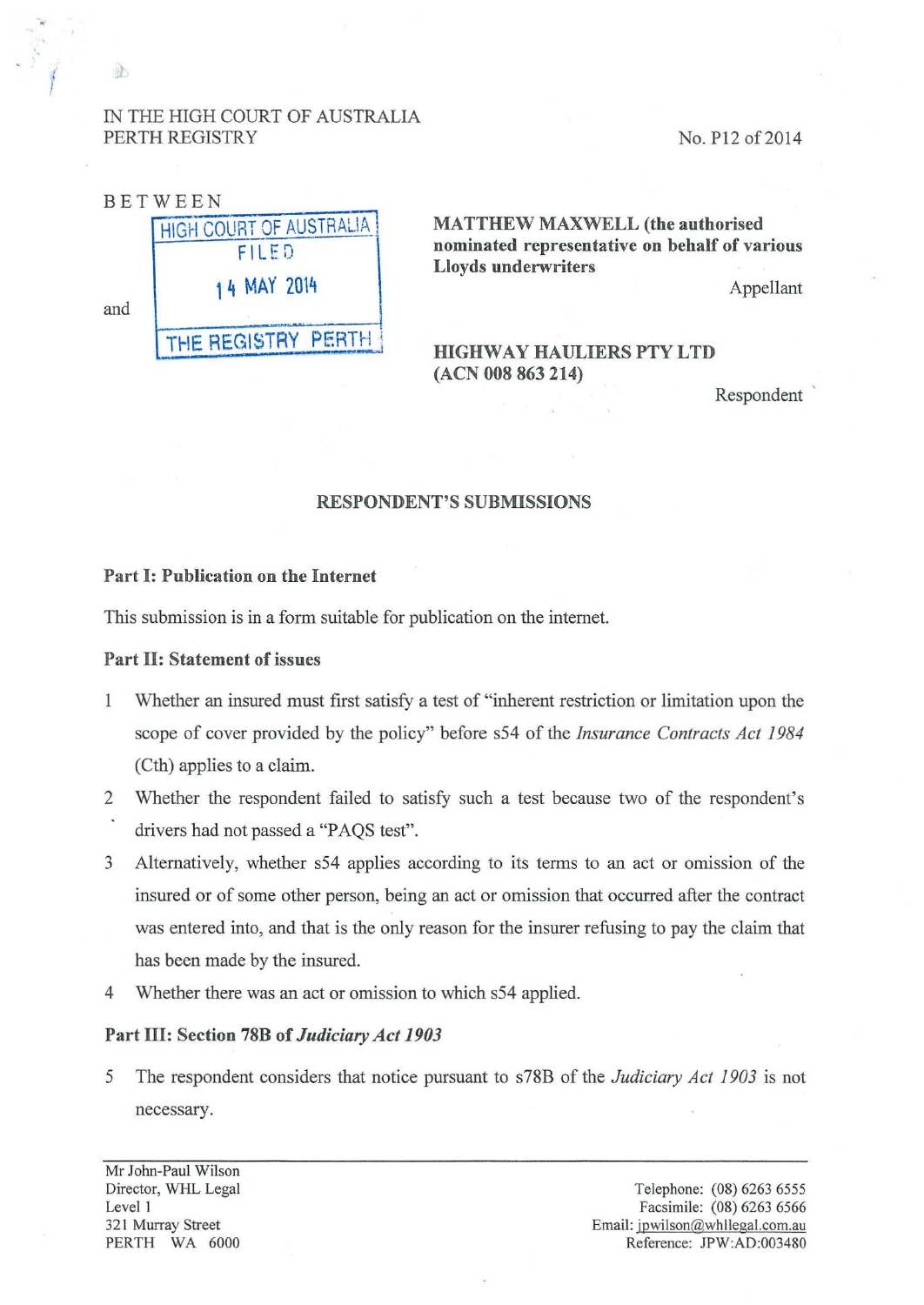### Part IV: Narrative of facts or chronology

- 6 The appellant's statement of facts is incomplete, contains irrelevant material, and is contested to the extent that it is not consistent with the following.
- 7 The proposal, exhibit 144, is not relevant to the issues in this appeal. It was dated 7 April 2004. It asked whether "driver selection procedure" included a number of features including a "PaQs test" but it did not require drivers to "undertake a driver test known as the People and Quality Services or PAQS" test.
- 8 The respondent's position at trial was that it was not clear what PAQS testing did for anyone and whether it had any relevant validity at all for a user: eg. Ts 28, 23 May 2011. It was not a test of a prospective driver's aptitude for long haul driving. There was evidence that asserted that the purpose of the test was to make sure that drivers had "an attitude of safety awareness": TJ [95]. Mr Amaranti of the Broker did not know what it was for and had never heard of it before 2004 when he tried to move the insurance cover from a previous insurer: ts190, 194,202-203, 24 May 2011. For Mr Amaranti, PAQS testing had not come up since: ts203, 24 May 2011. Whether it was a valid test for testing an attitude or any other purpose was not established.
- 9 The conclusion that PAQS had no relevant value for driver or operating safety is suggested by the concession made by the appellant at the conclusion of the trial that the fact that the two drivers in the accidents in June 2004 and April 2005 had not been PAQS tested was not reasonably capable of causing or contributing to any loss incurred by the respondent, and the appellant's position at trial that the insurers were not prejudiced by those matters: TJ [59]; CA [11].
- 10 There was evidence, but no finding, that east-west runs were generally regarded within the insurance industry as "high risk": TJ [95]. There was also evidence to the contrary from Mr Garry Sartori, a director of the respondent, who disagreed with the suggestion that the east-west run was a high risk run: Ts 37, 23 May 2011.
- 11 There were findings that there was an industry practice, at the time that the policy was made, of requiring PAQS testing for drivers of commercial vehicles where the insured's business involved east-west runs and that this was a matter that was important to SRS and the insurers, but that this did not assist in ascertaining the scope of the policy and identifying "restrictions or limitations that are inherent" in a claim for the purpose of applying s54: TJ [98]-[99]. An industry practice is not relevant to the issues in this appeal.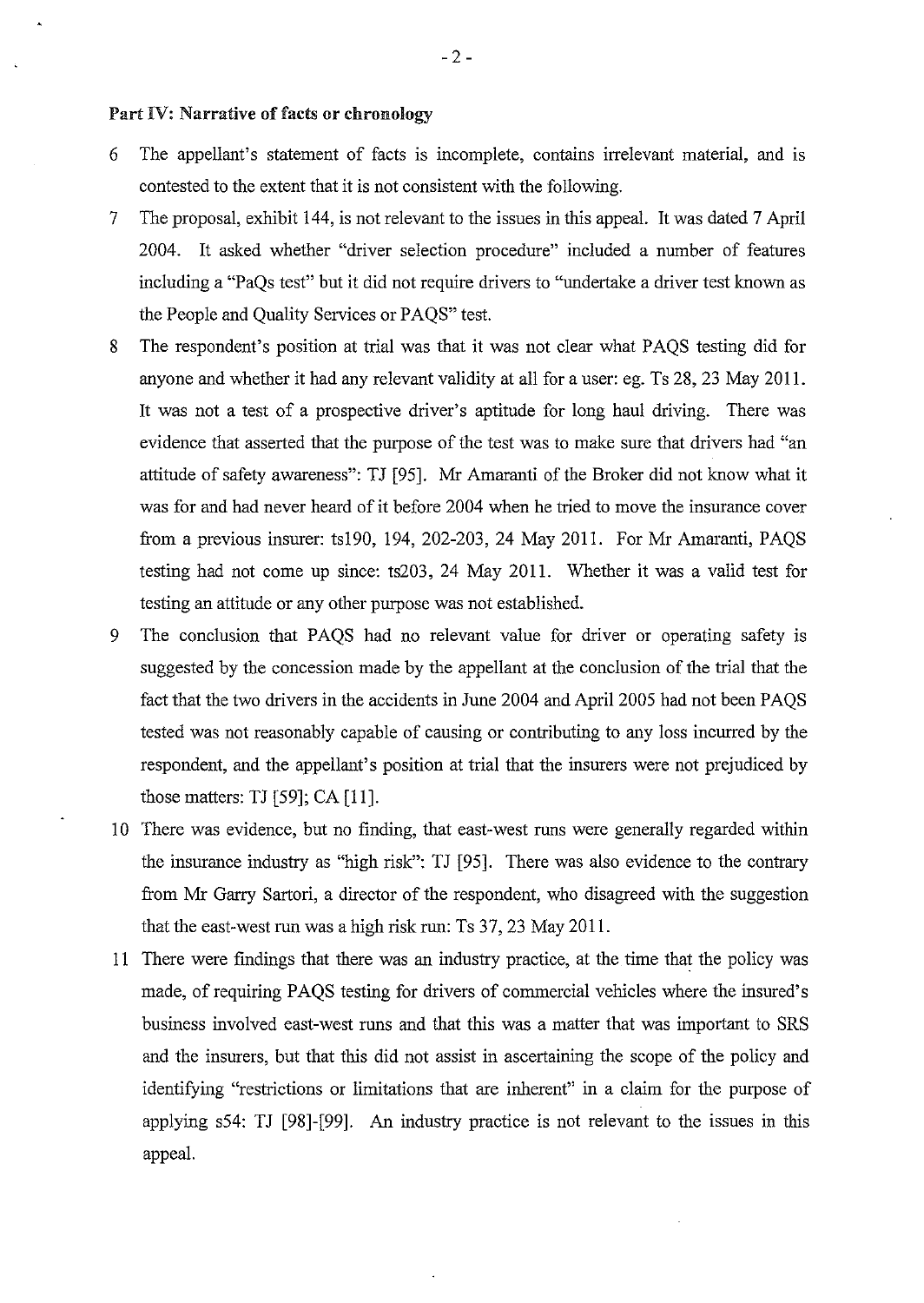- 12 The quotation for insurance cover by facsimile dated 29 April 2004 from Mr Amaranti of the Broker to Nick Hogarth of SRS specified indorsement ANZ 8 and that "The following WARRANTY applies: No drivers under 30 years or without 5 years driving experience on articulated units. PAQS Testing for all drivers doing the East West run": TJ [15]; exhibit 153.
- 13 In his evidence at trial Mr Amaranti accepted that the respondent's claims history as detailed in a schedule to the proposal "was poor and that it presented difficulties in renewing insurance": TJ [14]. The claims history is not relevant to the issues in this appeal.
- 14 The bundle of documents sent by the Broker to SRS on 5 May 2004 referred to planned PAQS testing for all drivers to be carried out on 28 May 2004 by David Morley of Power Training Services: TJ [19]; exhibit 159. What was planned about PAQS testing and why it did not occur was not an issue at trial and is not relevant to the issues in this appeal.
- 15 On 27 May 2004, the day before the date of the planned PAQS testing for drivers, SRS issued a memorandum of insurance for a period of insurance commencing on 29 April 2004: TJ [24]; exhibit 172. The insurers accepted the risk and agreed cover for the retrospective period of about 1 month knowing that no driver had been tested during that period.
- 16 A letter dated 12 July 2004 from SRS to the respondent care of the Broker (TJ [25]; exhibit 184) enclosed an amended schedule to the memorandum of insurance that stated that it was agreed that the policy was indorsed to note "No cover under the policy for drivers doing east-west/west-east cartage who not have a PAQS driver profile score of at least 36".
- 17 The contention in the appellant's submissions that the respondent made a false representation to secure insurance was not an allegation, issue, or finding at trial. The reason why the planned PAQS testing did not take place was not relevant to the issues at trial and is not relevant to the issues in this appeal.
- 18 The effect of the insurance contract was that it provided cover for:
	- 18.1 Accidental damage to insured vehicles, section 1.0;
	- 18.2 Liability to third parties arising from the operation of the insured vehicles, including legal costs, section 2.0;
	- 18.3 Legal costs incurred in defending claims, section 2.0:

CA [22]-[24], [42], [78] per McLure P; [114]-[115] per Pullin JA; [143]; TJ [80], [92], [101] per Murphy JA; exhibit 172.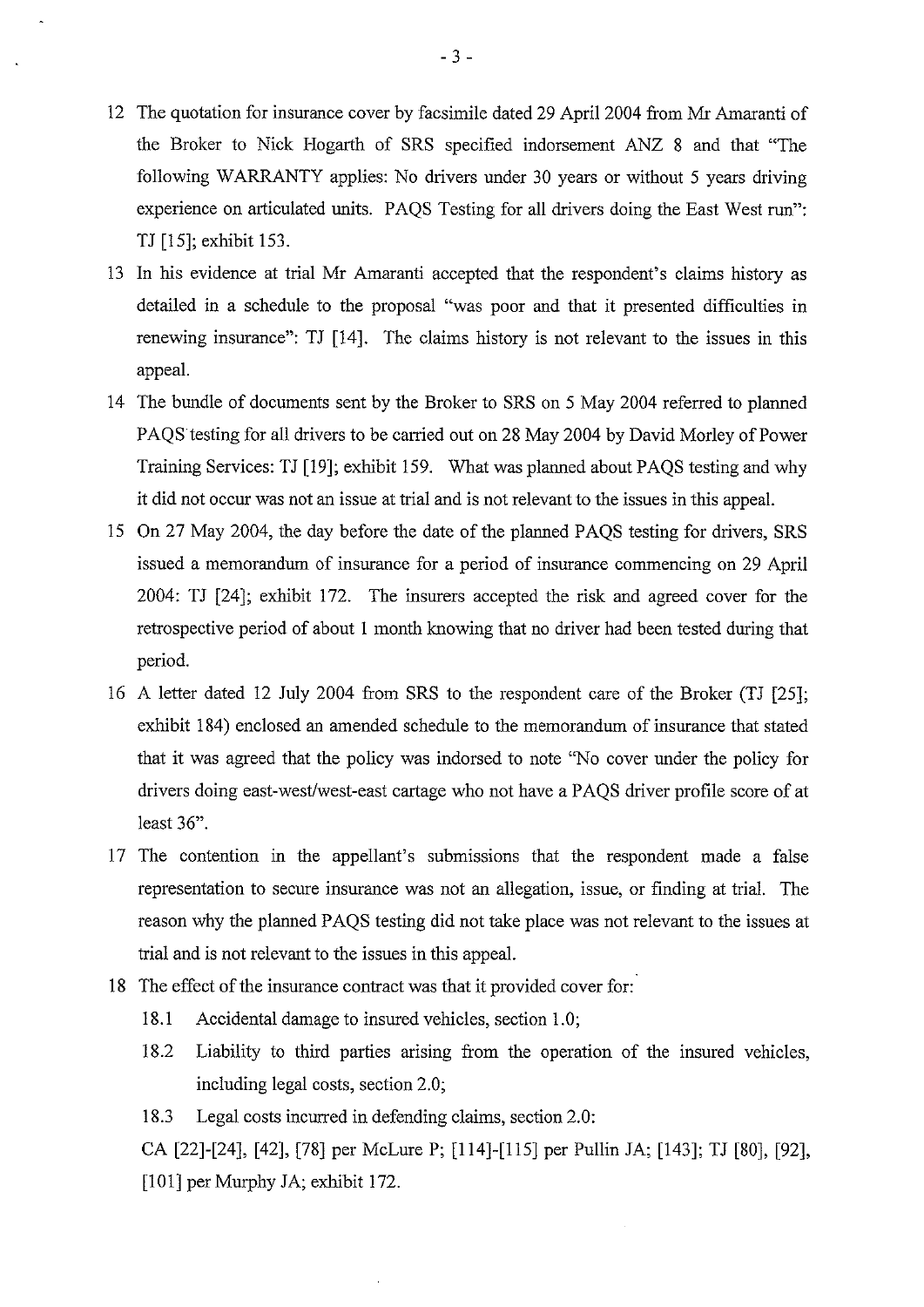- 19 The insured vehicles were identified in a schedule attached to the Policy Schedule: TJ [101] CA [29], [35]; exhibit 172.
- 20 The respondent incurred and made claims for accidental damage, liability to a third party and legal costs. The claims correspondence is at TJ [46]-[49] and exhibits 177,270, 271, 299, 306,320, 321, and 357.
- 21 By letter dated 16 May 2006 from CLS Lawyers the insurers denied liability to indemnify for each claim because the vehicle had been driven by a driver who had not been PAQS tested: TJ [ 49]; exhibit 357.
- 22 At trial, by the second further re-amended statement of claim, the elements of the pleaded claim against the insurers were:
	- 22.1 A contract between the insurers and the respondent insured the respondent against:
		- $22.1.1$  Accidental damage occurring during the period of insurance to an insured vehicle;
		- 22.1.2 Legal liability for damage to a third party's property as a result of an accident occurring during the period of insurance and arising out of the use of an insured vehicle;
	- 22.2 Damage to insured vehicles occurred during the policy period on 16 June 2004 and on 2 April 2005;
	- 22.3 The respondent incurred liability to a third party for damage caused by an insured vehicle on 16 June 2004;
	- 22.4 The respondent incurred losses from damage caused to the insured vehicles and liability to a third party from the first accident.
- 23 The amounts sought were for repair costs, value of damaged trucks and trailers, sums paid and legal costs incurred in defending third party liability claims. Apart from loss of profits, the amounts for which the respondent was entitled to be indemnified under the policy, if its claims succeeded, were agreed at trial: TJ [50], [104].
- 24 The claims that were made, and pleaded, did not refer to PAQS testing as a limitation or requirement to be satisfied.
- 25 The appellant did not plead that the vehicles were not identified as insured vehicles under the contract, there was no accidental damage to vehicles, no liability, or no losses, or that a loss or liability was incurred outside the period of insurance: Further re-amended defence and counterclaim. The appellant relied on conduct that occurred after the insurance contract was entered into.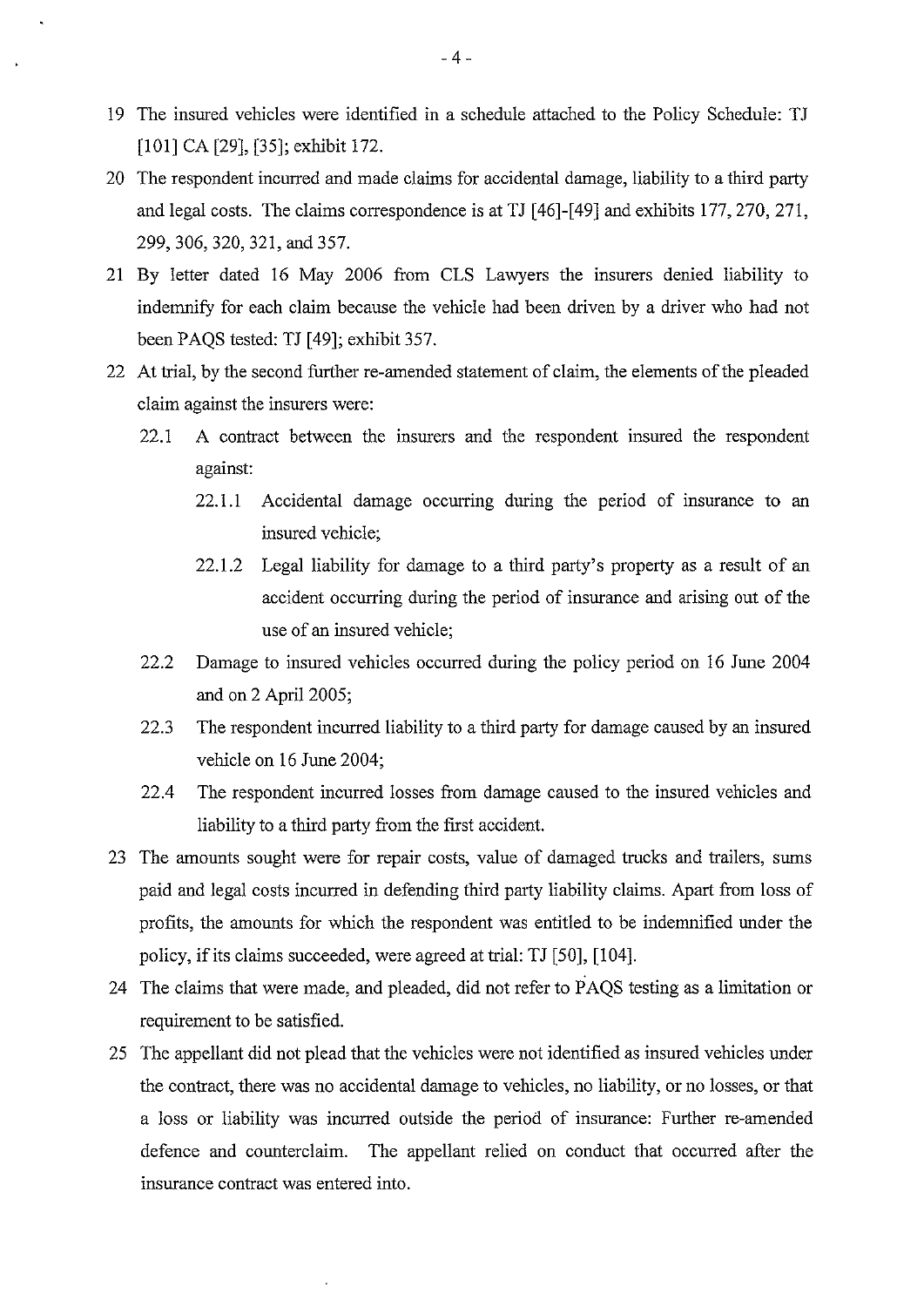26 On 5 July 2013 the Court of Appeal ordered that the appellant pay the respondent's costs of the appeal to that Court to be taxed but so that, except in so far as they are an unreasonable amount or were unreasonably incurred, the respondent will be completely indemnified by the appellant for the respondent's costs of the appeal from 4 September 2011: see *Matthew Maxwell v Highway Hauliers Pty Ltd* [2013] WASCA 115(S); Order of Court of Appeal made on 5 July 2013.

### Part V: Applicable statutory provision

27 The appellant's statement of the applicable statutory provision is accepted.

## Part VI: Respondent's argument

- 28 The claims of the respondent were for indemnity under an occurrence based policy, arising from damage to property and liability to a third party that occurred during the period of insurance.
- 29 At the trial, concerning both the fact that the drivers involved in the accidents were nondeclared drivers and the fact that they had not undertaken a PAQS test and, therefore, had not obtained a driver profile score under that test of 36:
	- 29.1 At the close of the evidence the appellant conceded that neither of those facts could reasonably have been regarded as being capable of causing or contributing to a loss in respect of which insurance cover was provided by the contract (with the consequence that the case did not fall within s54(2));
	- 29.2 The appellant made no case that the insurers were prejudiced by either of those matters (with the consequence that the appellant did not rely upon any matter of prejudice as referred to in s.54(1) and considered by this Court in *Moltoni Corporation Pty Limited v QBE Insurance Limited* [2001] HCA 73; [2001] 205 CLR 149). Moreover, any such prejudice could only sound in a measurable monetary sum to be deducted from the amount payable by the insurer *(Moltoni* at [ 16]) and (apart from consequential losses) the amount recoverable under the policy was agreed at trial (TJ [4]).
- 30 Those positions were adhered to before the Court of Appeal, and the circumstance that the drivers were non-declared was no longer relied upon by the appellant (McLure P at [11], [14]).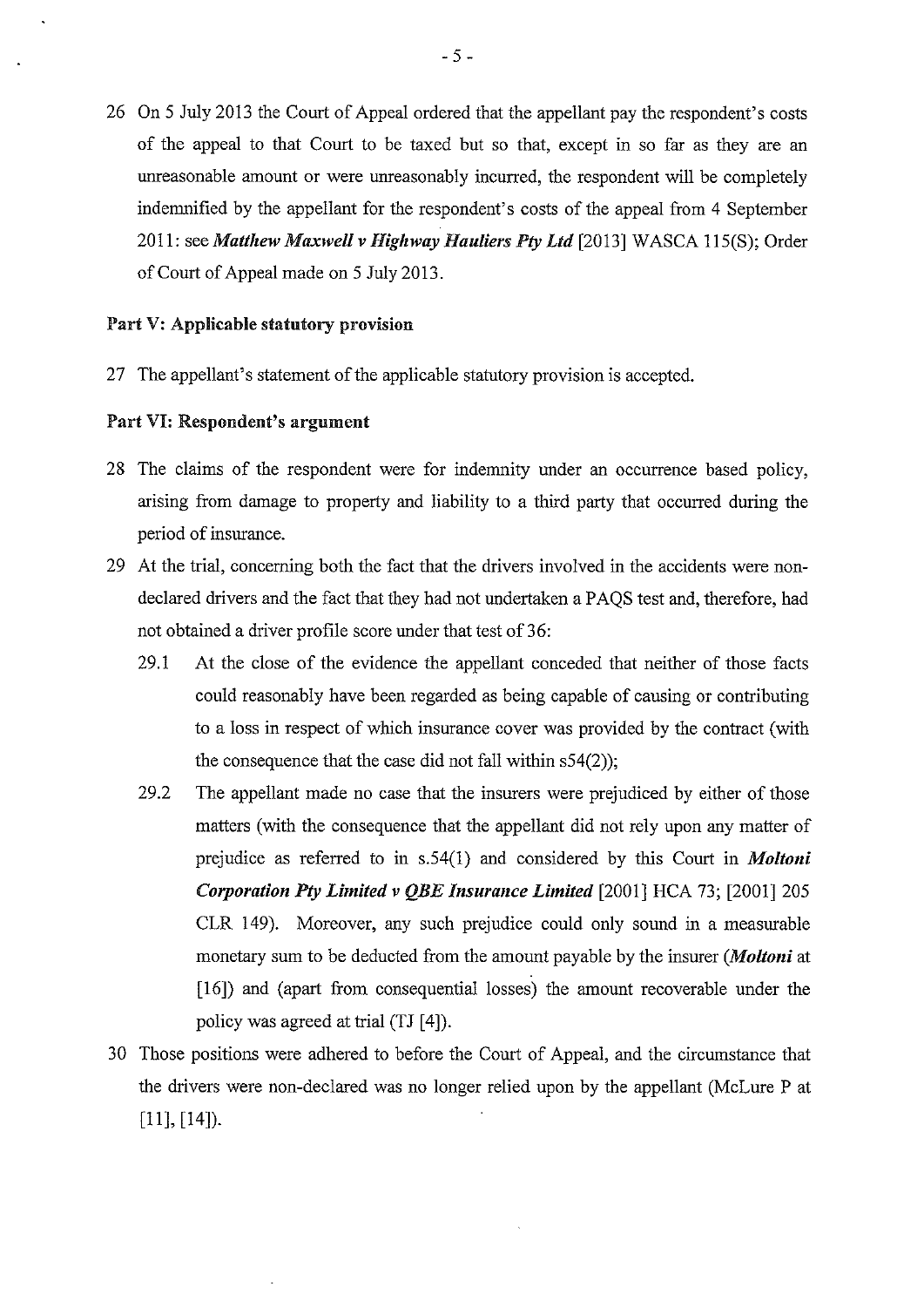- 31 The questions arising under s54 were therefore, what was the claim, did it arise from an act (or omission) of the insured or some other person after the contract was entered into, and was the effect of the contract of insurance, but for the section, that the insurer may refuse to pay the claim by reason of the relevant act or omission. If so, it followed from the position taken by the appellant at trial that the matter that was relied on by the insurers in order to defeat the claim was a matter by which it was not prejudiced and that was incapable of contributing to the loss in respect of which insurance cover was provided by the contract.
- 32 The starting point for the argument of the appellant both below and in this Court is a statement made not in the section itself but in the reasons for judgment of McHugh Gurmnow and Hayne JJ in this Court in *F AI General Insurance Limited v Australian Hospital Care Pty Limited* [2001] HCA 38; (2001) 204 CLR 641 at [42]. In that case, which concerned a claims made policy, it was submitted that if a wide meaning were given to the word "omission" such policies might be rendered ineffective: see the remarks of the plurality at [28] and of Kirby J at [71]. The plurality explained at [42] and [43] why s54 did not achieve that result. The present being a case concerning an occurrence based policy, where the relevant event occurred during the policy period, there was no departure in the judgment below from what was declared in paragraphs [ 42] and [43] of the reasons of the plurality.
- 33 The appellant seeks to use the words of paragraph [ 42] to suggest that restrictions or stipulations arising from the scope of cover are outside s54. On the contrary, the plurality in *FAI v Australian Hospital Care* at [33] held that there was no distinction for the purposes of s54 between a stipulation or requirement embodied in the scope of cover and one arising from an exemption clause or condition. See also *Antico v Heath Fielding Australia Pty Ltd* [1997] HCA 35; [1997] 188 CLR 652.
- 34 In the present case, but for the fact that the drivers had not undertaken the PAQS test, the policy would have responded to the claim.
- 35 The reasoning and decision of the Court of Appeal were correct:
	- 35.1 The "scope of cover" under the policy was for accidental property damage to an insured vehicle, or liability arising from use of an insured vehicle, that occurred during the period of insurance;
	- 35.2 Each claim was made within the "scope of cover";
	- 35.3 In any event the clause relied on by the appellant was an exclusion clause rather than "scope of cover";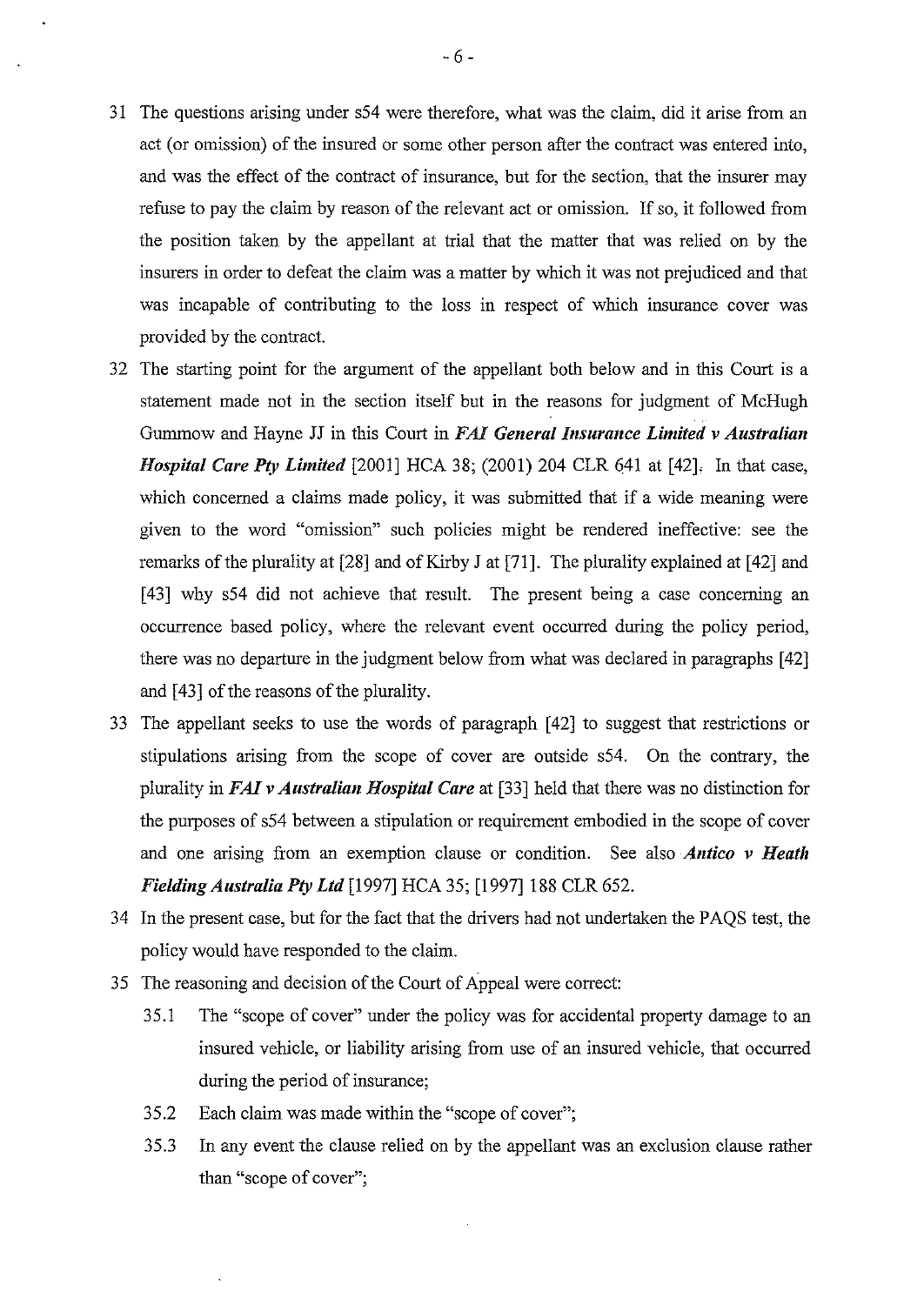- 3 5.4 Section 54 must be interpreted and applied according to its language and not by reference to a test not found in the Act;
- 35.5 The respondent did not fail to satisfy a test of "inherent restriction or limitation upon the scope of cover provided by the policy" on the basis contended by the appellant that the two drivers had not passed a PAQS test;
- 35.6 Section 54 was engaged in each case. It applied to the act of operating an insured vehicle with a driver who had not completed the PAQS test, being an act that occurred after the insurance contract was entered into.

#### *Section 54*

- 36 Section 54 is directed at conduct that is not capable of causing, or has not caused, prejudice to an insurer, rather than conduct that is "irrelevant to the risk insured". It is intended to restrict an insurer's entitlement to rely upon a provision (whether express obligation, warranty, exclusion, or definition of cover), that operates on conduct occurring after the contract was entered into, to the extent of any prejudice suffered by the insurer: Australian Law Reform Commission, Report No 20, [228]-[229], [241] and App A, cl 54, notes 3 and 4; *Insurance Contracts Bill 1984 Explanatory Memorandum*  [182]; CA [45]-[48]; *Prepaid Services Pty Ltd v Atradius Credit Insurance NV* [2013] NSWCA252 [140].
- 37 The remedial effect of s54 cannot be circumvented by drafting a term of an insurance contract as part of the definition of "cover" or by categorising it as an element of "scope of cover": Australian Law Reform Commission, Report 20, *Insurance Contracts,* [229] and Appendix A, pp 289-290; TJ [62]. See also *Antico v Heath Fielding Australia Pty Ltd* (1997) 188 CLR 652, 672-673.
- 38 Section 54 does not permit or require the reformulation of the claim which the insured has made. It operates to prevent an insurer relying on certain acts or omissions to refuse to pay that particular claim: *FA/ vAustralian Hospital Care* [2001] HCA 38; (2001) 204 CLR 641, 659 [41]; TJ [67(e)].
- 39 The statutory test is whether "the effect of a contract of insurance would, but for this section, be that the insurer may refuse to pay a claim, either in whole or in part, by reason of some act of the insured or of some other person, being an act that occurred after the contract was entered into but not being an act in respect of which subsection (2) applies". An act includes an omission: s54(6).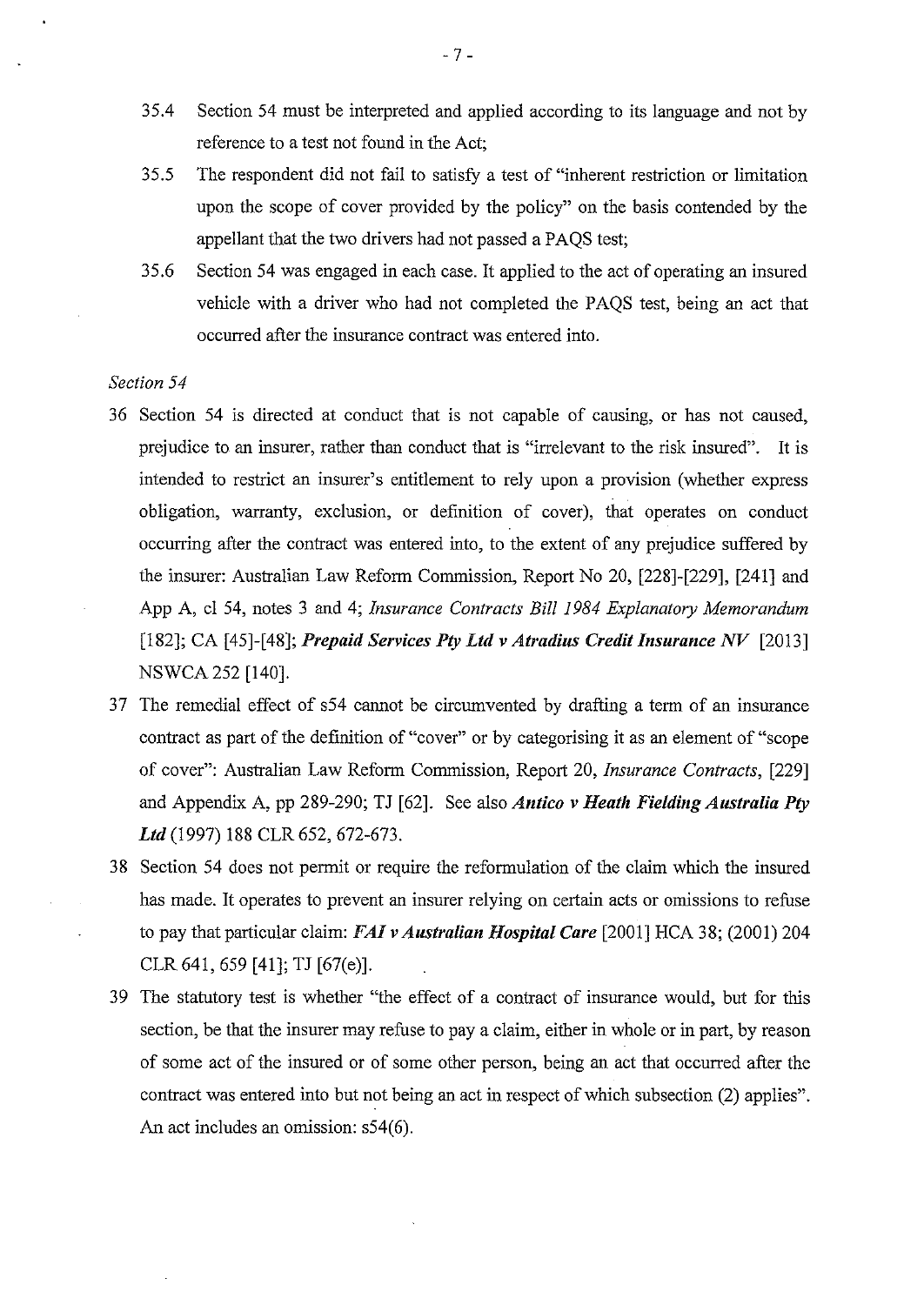- 40 A key requirement for the application of s54(1) is that the entitlement to refuse to pay a claim must be "by reason of some act of the insured or some other person" under s54(!): *East End Real Estate Pty Ltd v C E Heath Casualty at (1991) 25 NSWLR 400, 407; Antico* 673.
- 41 Where the test is satisfied "the insurer may not refuse to pay the claim by reason only of that act".
- 42 The practical effect of the statutory command is that the insurer may not rely on the contractual provision that operates on the "act". It does not alter other provisions of the insurance contract, or change any facts, that must be relied on to prove that a claim falls within a policy. The insurer may, if its interests have been prejudiced, reduce its liability "by the amount that fairly represents the extent to which the insurer's interests were prejudiced as a result of that act". It must prove that prejudice and its value in monetary terms: *Moltoni Corporation Pty Ltd v QBE Insurance* [2001] HCA 73 [16]; (2001) 205 CLR 149.
- 4 3 Whether s54(1) applies in a particular case is answered by applying the language of the statute. Close attention must be given to its elements:
	- 43.1 The effect of the contract of insurance between the parties;
	- 43.2 The "claim" which the insured has made; and
	- 43.3 The reason for the insurer's refusal to pay that claim:

*FAI vAustralian Hospital Care* 658, [39]; TJ [67(c)].

44 As to these elements in the present case:

 $\epsilon_{\perp}$  .

- 44.1 The effect of the insurance contract was that it provided cover for:
	- 44.1.1 Accidental damage to insured vehicles, section 1.0;
	- 44.1.2 Liability to third parties arising from the operation of the insured vehicles, including legal costs, section 2.0;
	- 44.1.3 Legal costs incurred in defending claims, section 2.0;
- 44.2 The respondent incurred, and made claims for, accidental damage, liability to third parties and legal costs;
- 44.3 The reason relied on, or that could be relied on, to refuse to pay the claims was that the vehicles were driven by drivers who were not PAQS tested: TJ [77]-[79], [84]; CA [36]; [117] per McLure P, [121] per Pullin JA; [145] per Murphy JA; exhibit 357.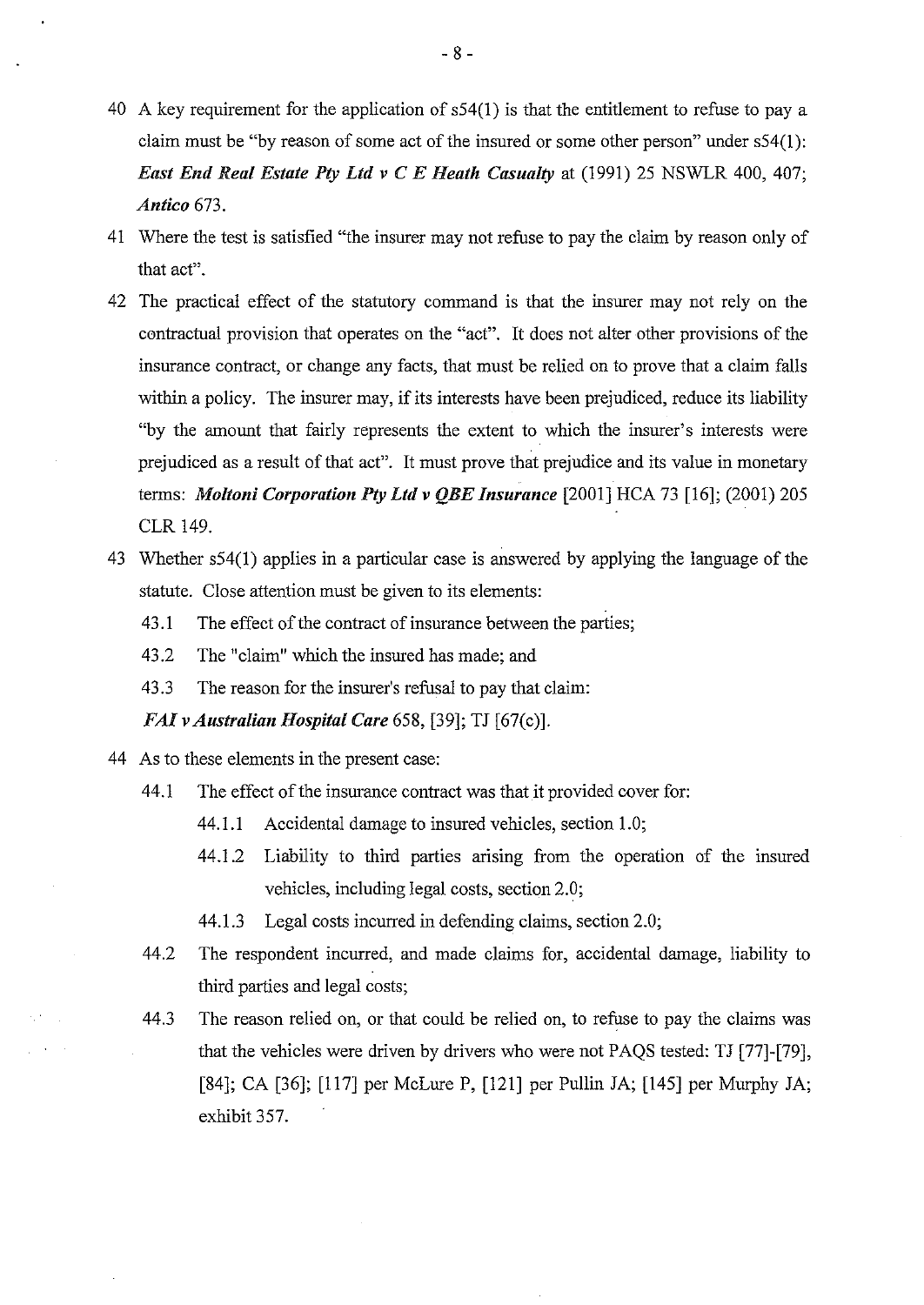- 45 Section 54 was engaged because:
	- 45.1 The claims were for losses from property damage and liability occurring during the period of insurance;
	- 45.2 But for s54 the insurer would have been entitled to refuse to pay the claims only by reason of an act of the respondent or each driver;
	- 45.3 Each act occurred after the contract was entered into;
	- 45.4 Neither act could reasonably be regarded as being capable of causing or contributing to loss in respect of which insurance cover was provided by the contract: TJ [59]; and
	- 45.5 The insurers' interests were not prejudiced as a result of any act: TJ [59].
- 46 In *FA/ v Australian Hospital Care* the plurality said that s54 did not operate to relieve the insured of restrictions or limitations that were inherent in the claim that was made. The restrictions that were inherent in a claim vary according to the type on insurance in issue and under an "occurrence" based contract no claim can be made unless the event insured against takes place during the period of cover. Under a claims made policy a claim must be made during the policy period: p659 [41]-[42].
- 47 The basis for the decision in *FA/ v Australian Hospital Care* was that the insurer could refuse to pay the claim by reason only of the fact that the insured did not give notice of the occurrence to it, and not that there was in that case some inherent restriction or limitation on the claim that was made: see p660 [46].
- 48 Accordingly, s54(1) may not apply where the insured event has not occurred because, for example, accidental damage to insured property (identified by description rather than by reference to the conduct of a person) or liability to a third party has not occurred during the period of insurance: cf CA  $[107]$ - $[111]$ . The present is not a case of that kind. There was accidental damage to insured property identified in a schedule and liability to a third party.
- 49 In any event ANZ 3 was not an inherent restriction or limitation on the respondent's claims - that drivers of damaged insured vehicles on the specified routes must have satisfactorily completed the PAQS test: McLure P CA [76]; Murphy JA [143]. ANZ 3 did not define the scope of cover: McLure P [42], [78]; Pullin JA [114]. It was an exclusion clause: McLure P [78]; Pullin JA [115].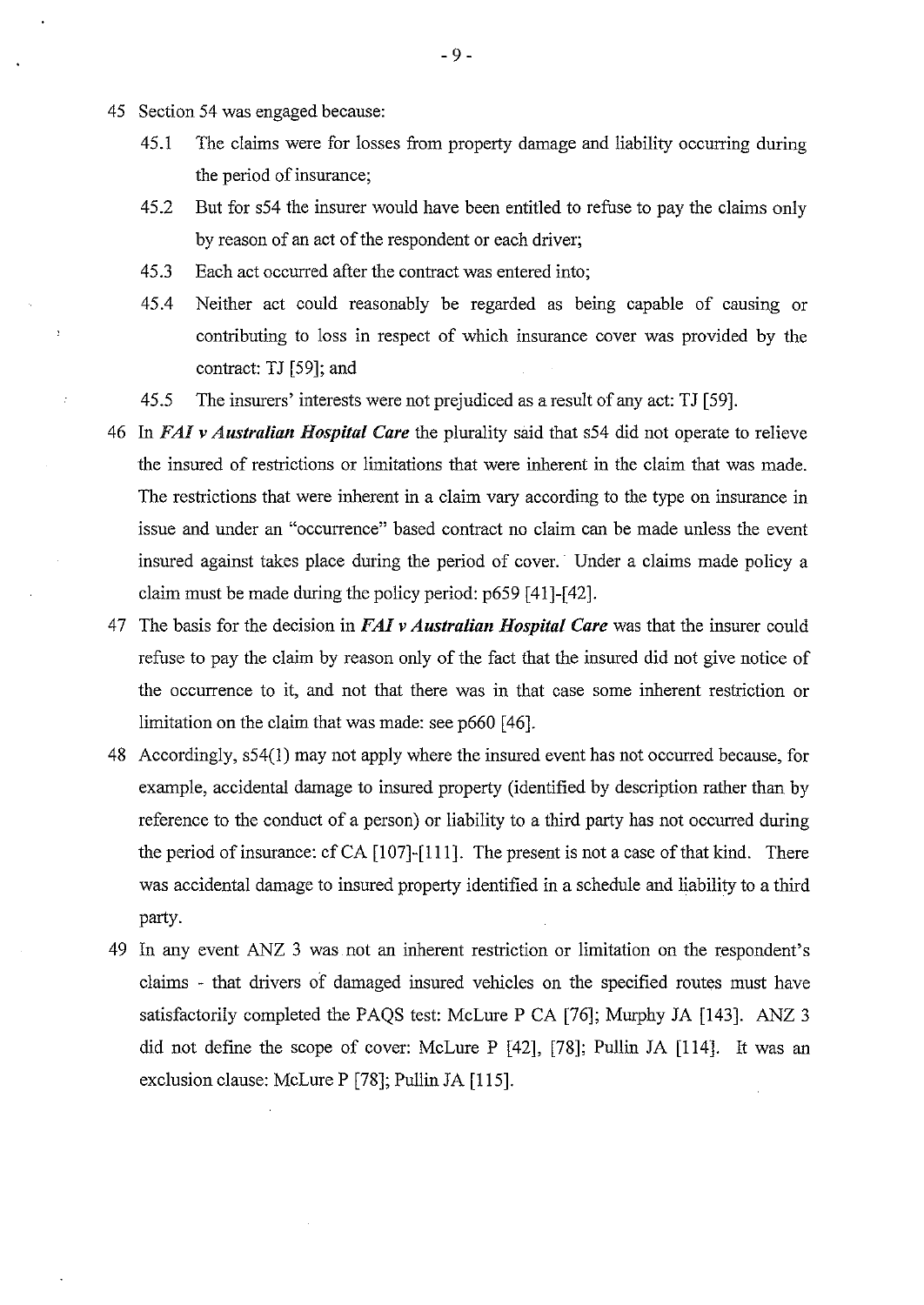- 50 The reasoning in *Johnson v Triple C Furniture and Electrical Pty Ltd* [2010] QCA 282; [2010] 2 Qd R 337 should be rejected, and in any event that case is distinguishable from in the present case:
	- 50.1 The insured in *Johnson v Triple C* was insured against, and was able to claim for, "all sums for with [it] become(s) legally liable to pay ... in respect of ... accidental bodily injury ... to passengers whilst ... on board ... the aircraft: p343.08-11 [19]. The elements of the claim did not depend on the deceased Mr Johnson having satisfactorily completed an aeroplane flight review within a period of2 years immediately before the day of the proposed flight;
	- 50.2 The insured's claim was for indemnity for liability to pay damages for personal injuries: p339 [4]-[5], 354.17-19 [77];
	- 50.3 Chesterman JA erroneously categorised the claim as one for "loss caused by a pilot who had not completed a flight review": p354.29-30 [78];
	- 50.4 The conduct of the insured or Mr Johnson was not an "omission" that was "relied on to give rise to a claim that the insured could not otherwise make" (cf p355.23-25 [83] per Chesterman JA);
	- 50.5 The test (at 354.42-45 [80]) that "for the purposes of s54 an act or omission is the performance, or non-performance, of some activity which the contract of insurance requires, allows or contemplates and which may affect its operation" is not in, and does not arise from the language of, s54: cf CA [85];
	- 50.6 An omission by the insured or some other person, for the purposes of s54, is the obverse of an act of that person. It is the absence of an act. An act is something done by a person: cf *The Macquarie Dictionary* 3rd *edition.* In the context of conduct of a person, an omission is something not done by the person;
	- 50.7 The concept of an omission does not incorporate the notion that the act not done is beyond the capacity of the person. Chesterman JA was wrong in holding (352.48-50 [70]) that a person cannot omit do something where the act in question is beyond that person's capacity. Lack of capacity to perform may be the reason for the omission. The provision of consent in *Antico* was outside the control of the insured:  $CA [81]$ ;
	- 50.8 Contrary to the finding of Chesterman JA (353.07 [72]) there was an omission. Mr Johnson omitted to satisfactorily complete a flight review;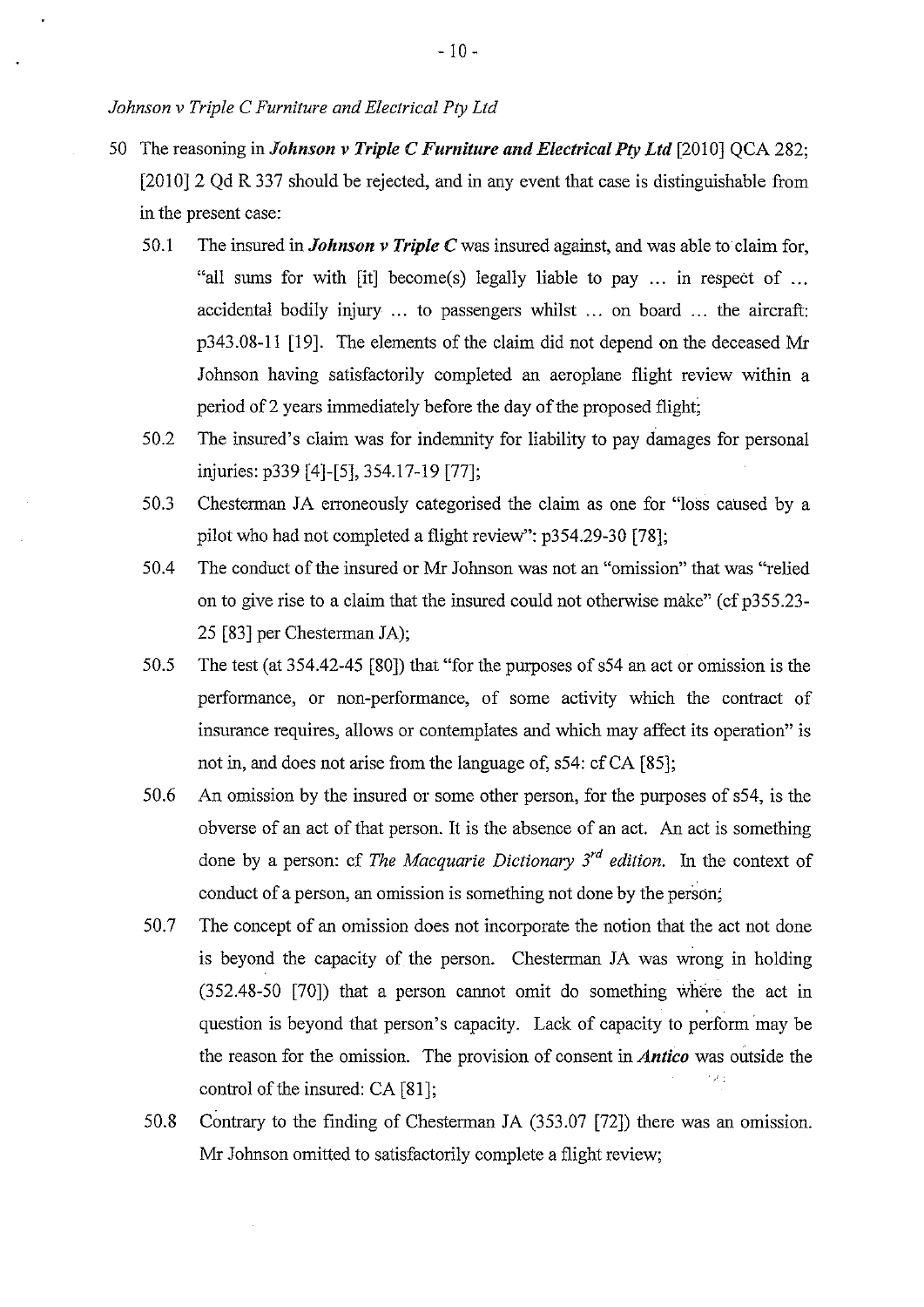- 50.9 There was an act, rather than an omission, of the insured or Mr Johnson in operating the aircraft when, in breach of the *Civil Aviation Regulations 1988*  (Cth), Mr Johnson had not satisfactorily completed the required flight review within the relevant time period;
- 50.10 The insurer's entitlement to refuse indemuity for the claim that was made for a liability arose by reason of that act of the insured or Mr Johnson;
- 50.11 That act of the insured or Mr Johnson engaged an exclusion that the policy did not apply when the aircraft was operated in breach of the *Civil Aviation Regulations* (p343.12-35 [19]-[22]);
- 50.12 There can be a relevant act that is associated with an omission: see eg *Antico*;
- 50.13 That act of the insured or Mr Johnson could reasonably be regarded as capable of causing or contributing to a loss in respect of which cover was provided by the policy (p355.30-358.42), and hence s54(2) of the *insurance Contracts Act 1984*  applied;
- 50.14 In contrast in the present case:
	- 50.14.1 Section 54(2) did not apply. The appellant accepted at trial and on appeal that a driver not having a PAQS driver profile score of 36 could not reasonably be regarded as being capable of causing or contributing to any losses suffered by the respondent and that the insurers were not prejudiced by those matters: CA [11]; TJ [59];
	- 50.14.2 In addition the appellant has accepted that the evidence at trial established that the failures of the insured that were given as reasons for denying indemuity did not cause or contribute to the losses the subject of the claims: CA [3]-[4]; Appellant's written submissions dated 22 April 2014 [14].
- 50.15 The reasoning of Chesterman JA was rejected expressly by McLure P in the Court of Appeal and implicitly if not expressly by the New South Wales Court of Appeal in *Prepaid Services Pty Ltd v Atradius Credit Insurance NV* [2013] NSWCA252 [140];
- 50.16 In the present case there was an act or omission by the respondent or its drivers:
	- 50.16.1 An act in operating, or giving permission to operate, the vehicles with drivers who had not satisfactorily completed the PAQS test CA [121] per Pullin JA; [145] per Murphy JA;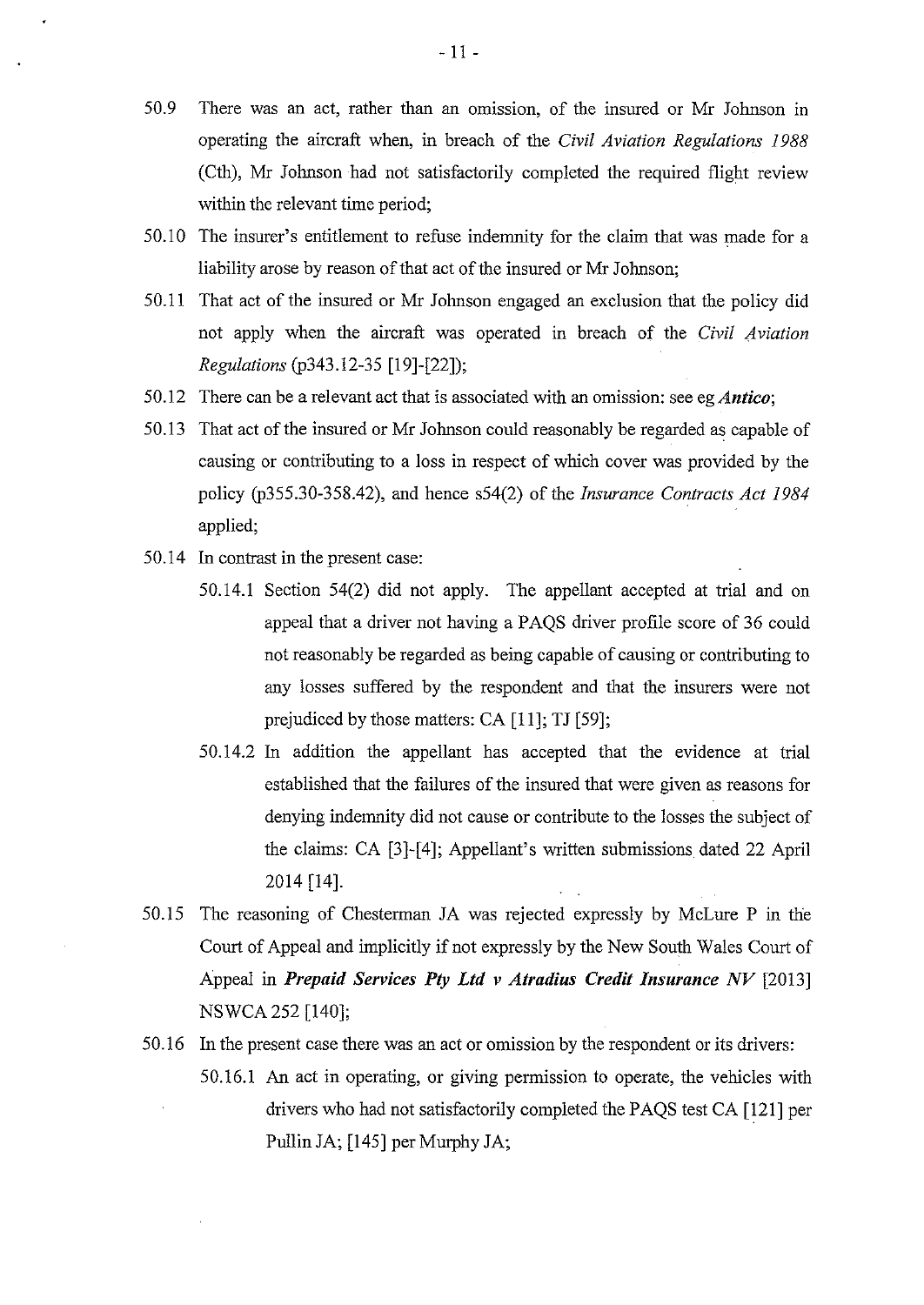- 50.16.2 An omission by the respondent in failing to use PAQS satisfactorily tested drivers [82] per McLure P; [145] per Murphy JA, and
- 50.16.3 An omission by the drivers to satisfactorily complete the test before driving the vehicles: [82] per McLure P; [121] per Pullin JA;
- 50.17 In any event the act of the respondent, or acts of the drivers, identified by the learned trial judge constituted "performance ... of some activity which the contract of insurance requires, allows or contemplates and which may affect its alteration" within the formulation by Chesterman JA in *Johnson v Triple C*  ([80]) : cf CA [122], [150]. The activity was operating a vehicle by a driver who had not been PAQS tested and approved by the insurer.

## *Particular responses to appellant's submissions*

- 51 Appellant's submissions [28] The respondent's business operation was not found to be a "notoriously hazardous activity";
- 52 Appellant's submissions [33] Section 54 is not concerned with the vague terms "population of risks" or "valid claim". The focus is on the claim that has been made and conduct occurring after the insurance contract was entered into that is not capable of causing, or has not caused, prejudice to an insurer;
- 53 Appellant's submissions [34]-
	- 53.1 The insured trucks and trailers were insured against property damage when they were stationary.
	- 53.2 PAQS testing was not shown to establish "the quality of the driver". The quality of a driver was not the subject of the terms of the policy.
	- 53.3 The risk insured was not operation of vehicles by PAQS tested drivers. The relevant insured "risks" were property damage (including when a vehicle was not being operated) or liability to third parties. Cover was reduced in ambit by numerous loss, rather than driver, exclusions. They included loss where a vehicle of a particular class was operated by a driver who was not PAQS tested (TJ [34]), but also loss where (TJ [33]):
		- 53.3.1 The vehicle was operated by a driver for whom a driver declaration had not been received and approved by the insurers;
		- 53.3.2 The driver was under the influence of drugs or alcohol;
		- 53.3.3 The driver was unlicensed;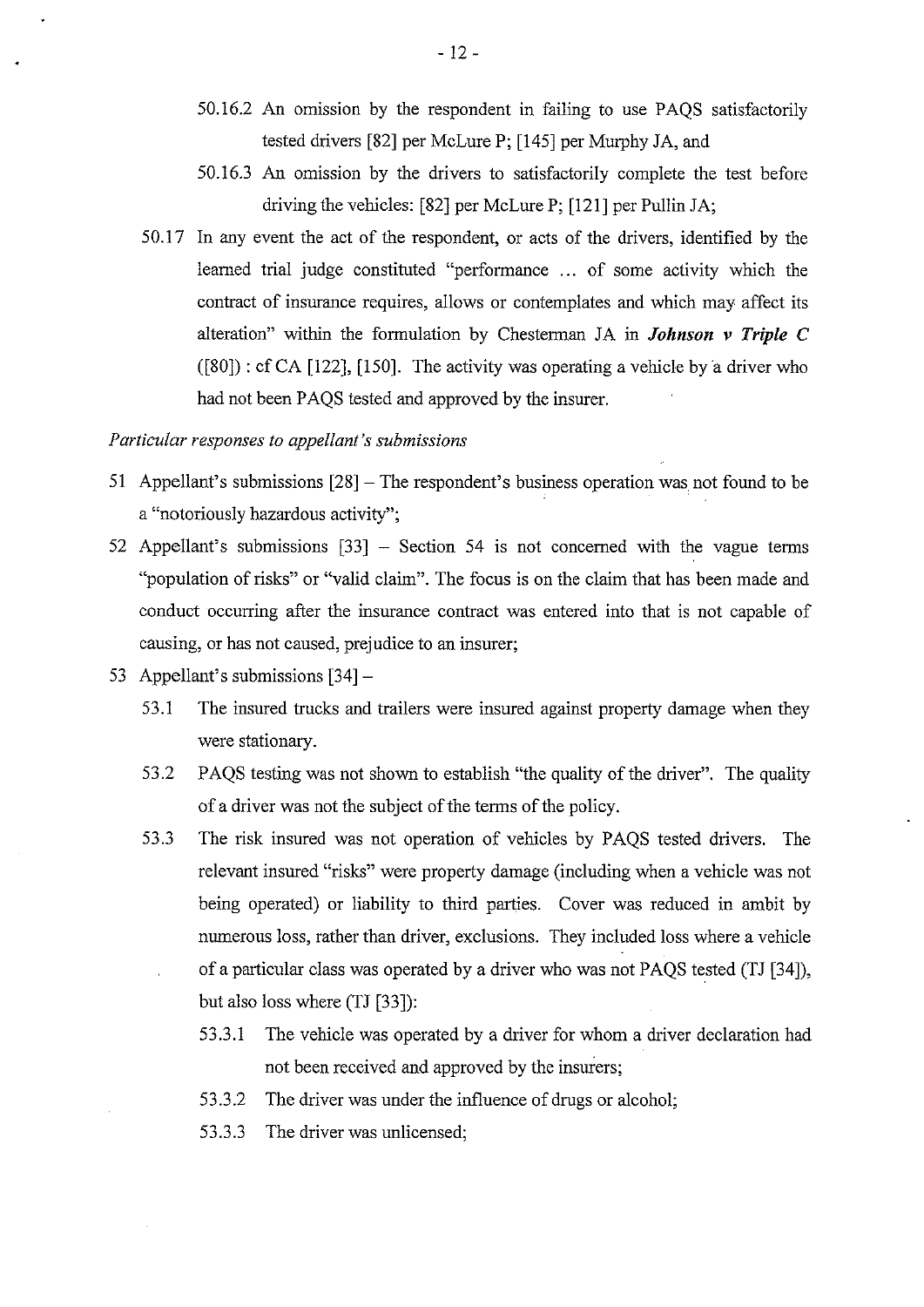- 53.3.4 The vehicle was overloaded or driven without a correct permit for excess mass or over-dimension;
- 53.3.5 The vehicle was unroadworthy or unregistered;
- 53.3.6 The vehicle was used in a motor sports event, for hire or for an illegal purpose.

On the appellant's argument the insured "risk" that was beyond the reach of s54 was multidimensional and had all of the features of those exclusions.

- 53.4 The appellant's argument (using the language of the appellant's submissions) is a "clarion call" for form to "triumph" over substance;
- 53.5 The operation of s54 is not circumvented by the manner of specification of what is "central to the risk insured". What is "central to the risk insured" is a combination of the elements of the insuring clause and other contract terms, including exclusions. Conduct of a person that is relevant to the operation the insuring clause or other term, and occurs after the insurance contract was entered into, may bring the case within the ambit of s54. Whether it does so is determined by the operation of the terms of s54 and not by the application of a notion of what is "central to the risk insured".
- 53.6 Using the appellant's air travel reference, one might well ask whether Qantas would only insure its planes when they had a pilot at the controls and would Qantas be concerned about absence of PAQS testing.
- 54 Appellant's submissions [35] The ambit of application of s54 is not determined by "the substantive promise", the "true scope of the risk insured", or whether there is "expansion of cover". It applies according to its terms. If s54 would otherwise prevent an insurer from relying on an act or omission to deny indenmity for a claim but there is no remaining foundation for an entitlement to indenmity, for example because no loss or liability occurred during the period of insurance, then the claim as made must fail.
- 55 Appellant's submissions [36] The appellant has conceded that there was no relevant causal connection between the losses and liabilities that were suffered by the respondent and lack of PAQS testing and it did not assert at trial that there was any measurable prejudice to the appellant.
- 56 Appellant's submissions [37]-
	- 56.1 *Kelly v New Zealand Insurance* (1996) 130 FLR 97 was decided before, and did not apply the reasoning in, *Antico;*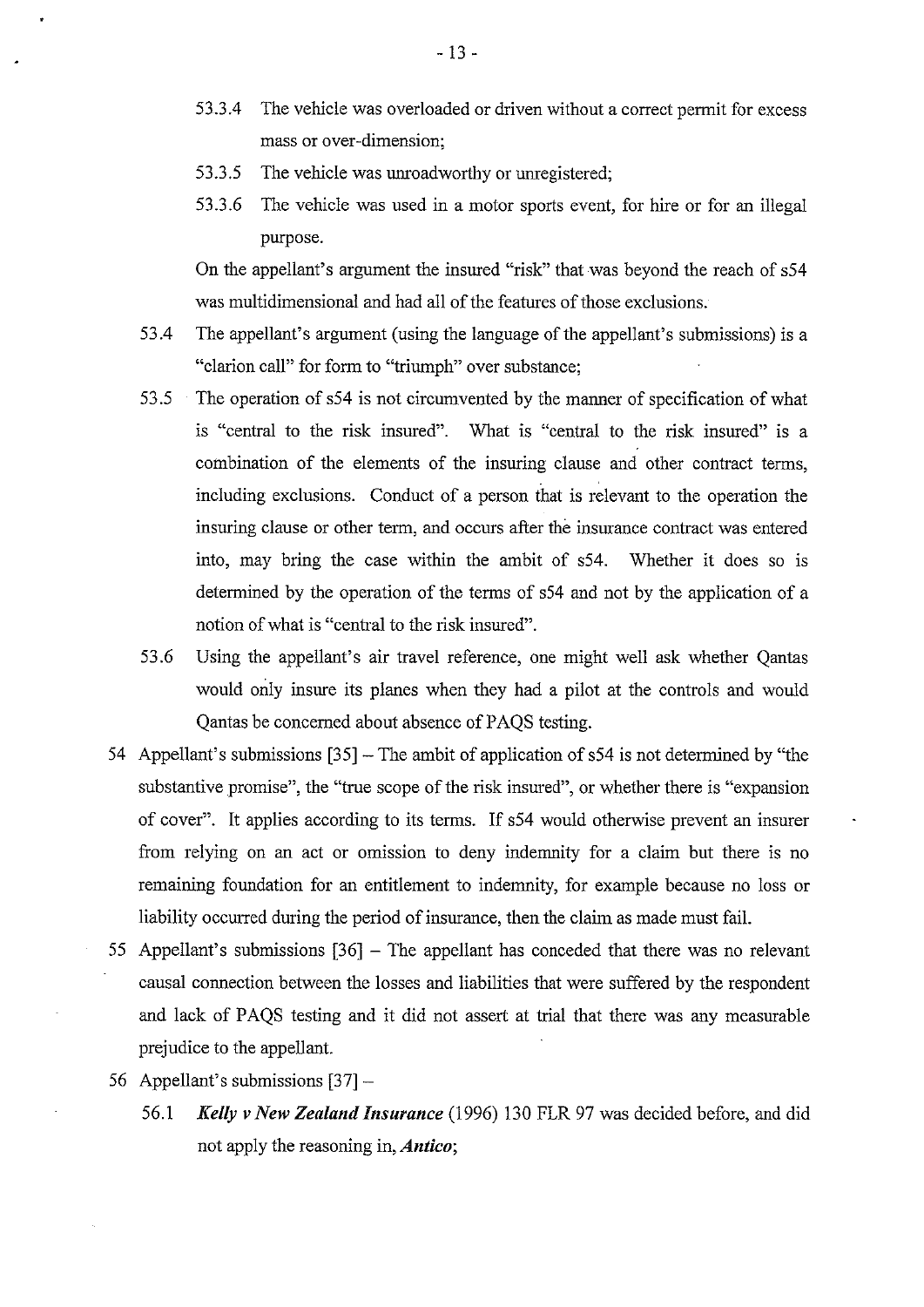- 56.2 Whether an event is one that is "insured against" is not the test for the application of s54. Insurance covers or excludes losses or liabilities rather than "events". An excluded loss from a specified event may fall within s54 if the elements of that section are satisfied.
- 57 Appellant's submissions [37]-[39]-
	- 57.1 The case of the unlicensed driver exclusion is analogous to the exclusion in the present case, given the positions of the appellant at trial on causation and prejudice. It is also analogous to the facts in *Johnson v Triple C Furniture and Electrical Pty Ltd* [2010] QCA 282; [2010] 2 Qd R 337. Where there is a contract with an unlicensed driver exclusion the insurer does not accept the risk of the vehicle being driven by an unlicensed driver. In a given case the unlicensed driver might be untrained and unskilled as a driver. Hence the exclusion would be "central to the risk insured". However in a particular case the driver might be skilled so that the act of driving without a licence could not reasonably be regarded as being capable of causing or contributing to any loss suffered by the insurer;
	- 57.2 On the appellant's argument the unlicensed driver exclusion would impose a restriction or limitation that was inherent in a claim and, contrary to the example provided by the Australian Law Reform Commission, render s54 inapplicable.
- 58 Appellant's submissions [40]- The respondent applied for and the insurers agreed cover for losses and liabilities occurring during the period of insurance. The respondent recovered for its losses and liability, within the ambit of agreed cover, because the failure of its two drivers to undergo PAQS testing was not causally relevant to those matters and did not cause the insurers any prejudice.
- 59 The insurers' continuing denial of liability to indemnify in the present case, being a denial it has maintained for insurance provided more than a decade ago, is the kind of denial that section 54(1) was enacted to prevent.

#### *Indemnity costs*

60 In the event that that the appeal is dismissed the respondent seeks an order for payment of costs of the appeal on an indemnity basis in order to maintain the efficacy of the order for indemnity costs made by the Court of Appeal.